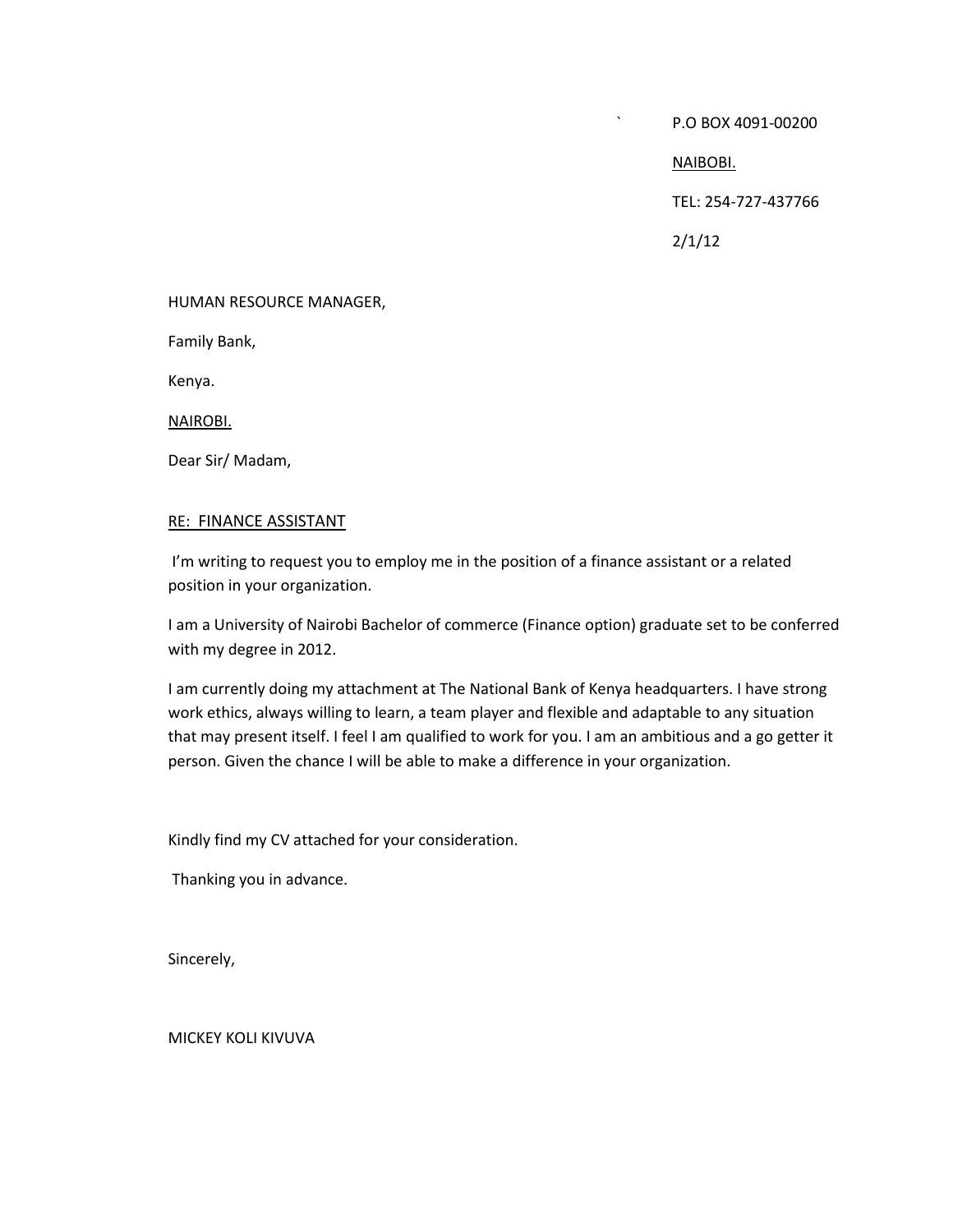# **CURICULUM VITAE**

## **A. Personal Details**

| <b>NAME</b>        | : MICKEY KOLI KIVUVA                      |
|--------------------|-------------------------------------------|
| <b>SEX</b>         | : MALE                                    |
| DATE OF BIRTH      | : $28^{TH}$ FEBRUARY 1989                 |
| <b>NATIONALITY</b> | : KENYAN                                  |
| MARITAL STATUS     | $:$ SINGLE                                |
| ID NO.             | : 27094469                                |
| PIN. NO            | : A005572946A                             |
| <b>ADDRESS</b>     | : P.O BOX 4091-00200 CITY SQUARE, NAIROBI |
| <b>TEL: MOBILE</b> | $: 254 - 727 - 437766$                    |
| EMAIL.             | : mickeykollih@yahoo.com                  |

# **B. EDUCATIONAL BACKGROUND**

#### 2008-2011 **UNIVERSITY OF NAIROBI**

Bachelor of Commerce (Finance Option)

2004-2007 **MAKUENI BOYS HIGH SCHOOL**

Attained a mean grade of B-

## 1996-2003 **MARY IMMACULATE EDUCATIONAL COMPLEX**

Attained 379 out of 500 marks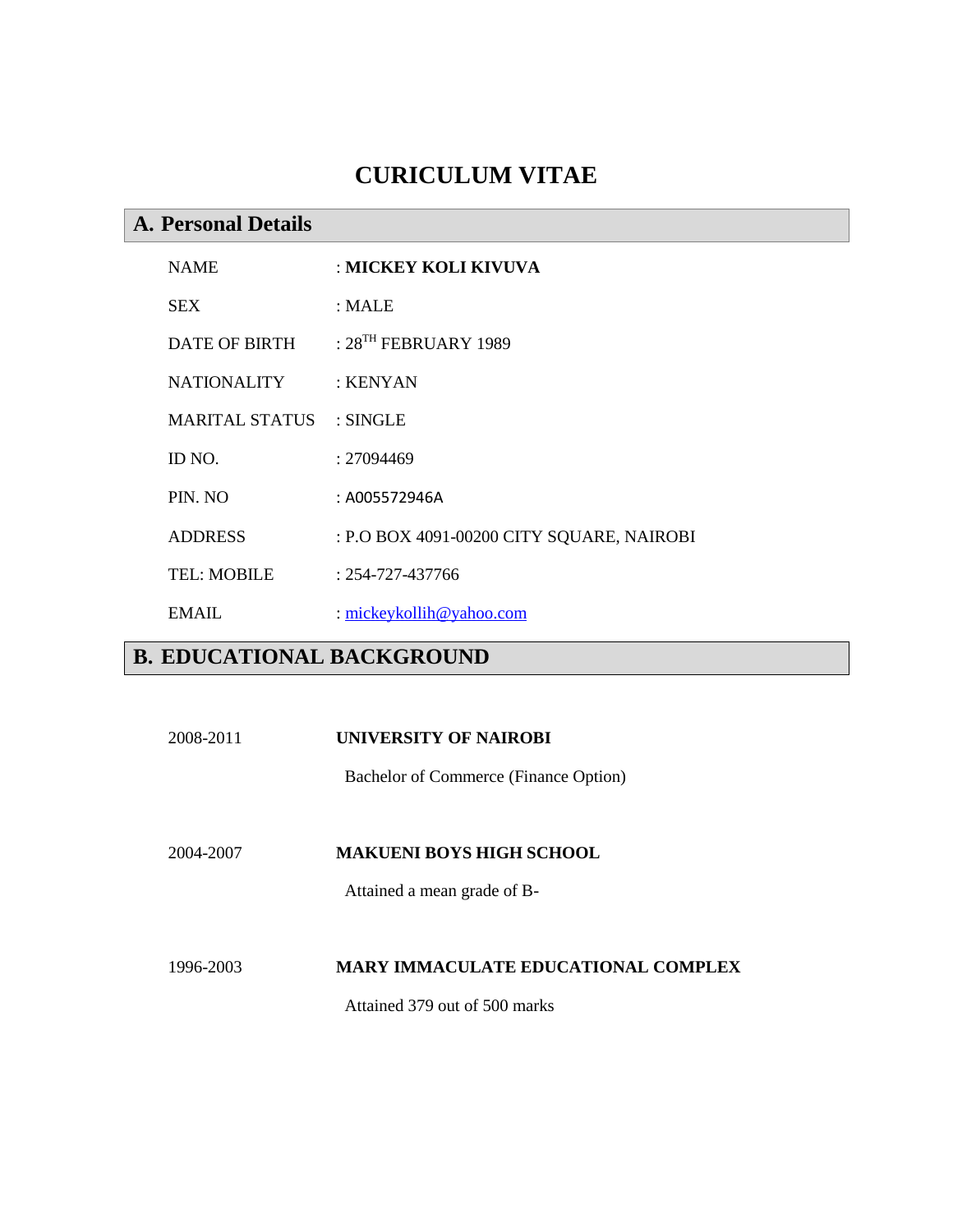## **C. WORKING EXPERIENCE**

# AUG 2011 - To Present **ATTACHMENT AT THE NATIONAL BANK OF KENYA**

#### **Duties**

- Auditing and verifying of cheques
- Capturing new customer accounts  $\bullet$
- Filing
- Data entry and typing  $\bullet$
- Financial transaction support

#### 2007-2008 **SHOP ATTENDANT**

#### **Duties**

- procuring the necessary items for the shop
- Selling it to the customers
- Attending to the customers, that includes complaints  $\bullet$

## **D. SKILLS**

Proficiency in

- Microsoft Office Suite : Word, Excel, PowerPoint and Access  $\bullet$
- Operating Systems : Windows 95, 98, 2000, ME and XP  $\bullet$
- $\bullet$ Internet Browser : Microsoft internet Explore
- Financial reporting  $\bullet$
- Fundamental record keeping  $\bullet$

Holder of a valid driving license